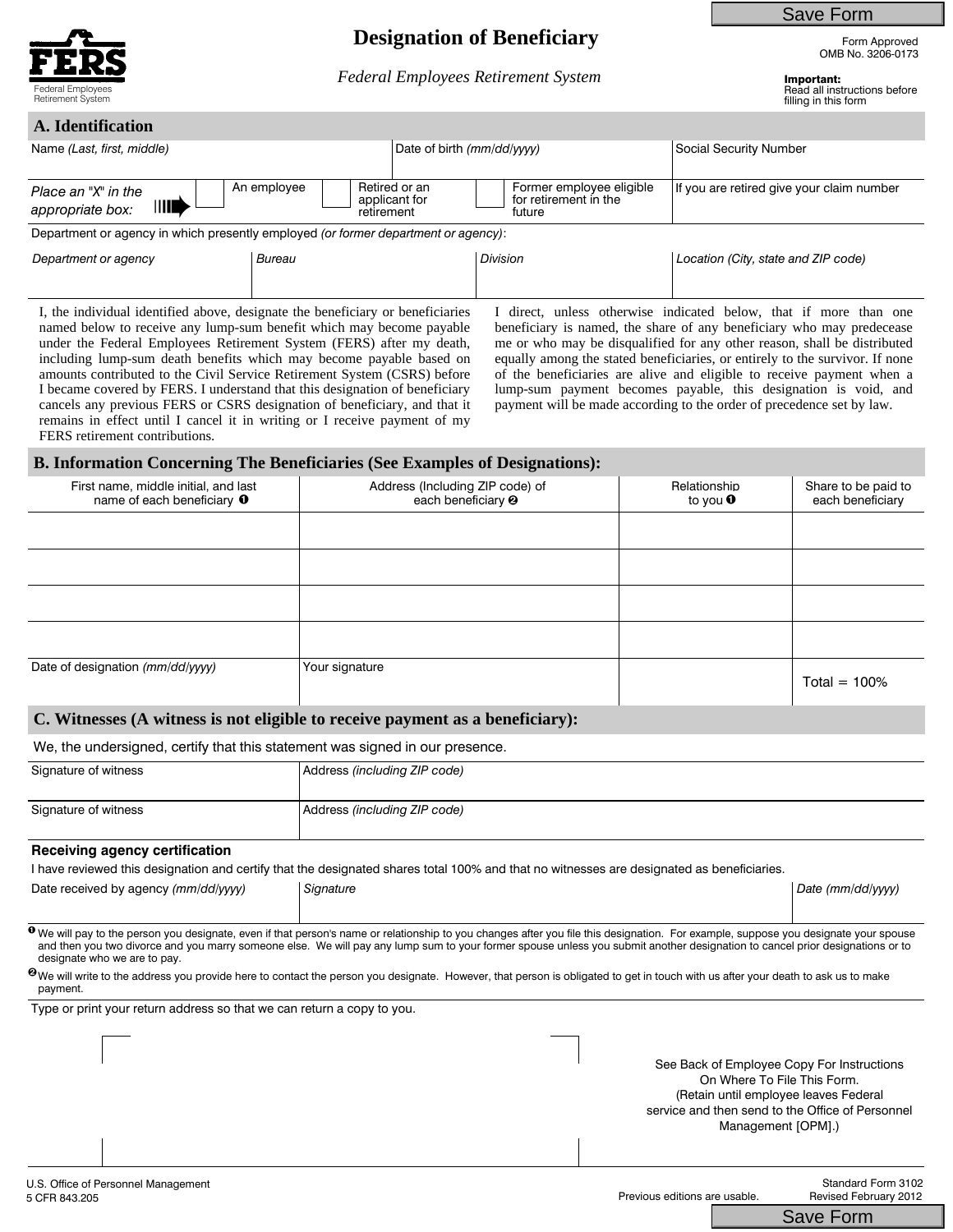**Important** - The filing of this form will completely cancel any Designation of Beneficiary under the Federal Employees Retirement System or under the Civil Service Retirement System you may have previously filed. Be sure to name in this form all persons you wish to designate as beneficiaries of any lump sum payable at your death.

### *Examples of Designations*

**1. HOW TO DESIGNATE ONE BENEFICIARY** Do not write names as M.E. Brown or as Mrs. John H. Brown. If you want to designate your estate as beneficiary, enter "My estate" in the beneficiary column.

| First name, middle initial, and last<br>name of each beneficiary | Address (Including ZIP code)<br>of each beneficiary | Relationship<br>to you | Share to be paid to<br>each beneficiarv |
|------------------------------------------------------------------|-----------------------------------------------------|------------------------|-----------------------------------------|
| Mary E. Brown                                                    | 214 Central Avenue<br>Muncie, IN 47303              | Niece                  | 100%                                    |
|                                                                  |                                                     |                        |                                         |
|                                                                  |                                                     |                        |                                         |

#### **2. HOW TO DESIGNATE MORE THAN ONE BENEFICIARY** Be sure that the shares to be paid to the several beneficiaries add up to 100 percent.

| First name, middle initial, and last<br>name of each beneficiary | Address (Including ZIP code)<br>of each beneficiary | Relationship<br>to vou | Share to be paid to<br>each beneficiary |
|------------------------------------------------------------------|-----------------------------------------------------|------------------------|-----------------------------------------|
| Alice M. Long                                                    | 509 Canal Street<br>Red Bank, NJ 07701              | Aunt                   | 25%                                     |
| Joseph P. Brady                                                  | 360 Williams Street<br>Red Bank, NJ 07701           | Domestic Partner       | 25%                                     |
| Catherine L. Rowe                                                | 792 Broadway<br>Whiting, IN 46394                   | Mother                 | 50%                                     |

#### **3. HOW TO DESIGNATE A CONTINGENT BENEFICIARY**

| First name, middle initial, and last<br>name of each beneficiary                                          | Address (Including ZIP code)<br>of each beneficiary | Relationship<br>to vou | Share to be paid to<br>each beneficiary |
|-----------------------------------------------------------------------------------------------------------|-----------------------------------------------------|------------------------|-----------------------------------------|
| John M. Parrish, if living                                                                                | 810 West 180th Street<br>New York, NY 10033         | Father                 | 100%                                    |
| Otherwise to: Susan A. Parrish $\begin{array}{ccc} 0 & 0 & 0 \\ 0 & 0 & 0 \end{array}$ New York, NY 10033 |                                                     | Sister                 | 100%                                    |

#### **4. HOW TO DESIGNATE AN INTER VIVOS TRUST (A trust that you set up during your lifetime)**

| First name, middle initial, and last<br>name of each beneficiary | Address (Including ZIP code)<br>of each beneficiary | Relationship<br>to you | Share to be paid to<br>each beneficiary |
|------------------------------------------------------------------|-----------------------------------------------------|------------------------|-----------------------------------------|
| Trustee(s) or Successor                                          |                                                     | Trustee                | 100%                                    |
| Trustee(s) as provided in the                                    |                                                     |                        |                                         |
| John O. Public Trust                                             |                                                     |                        |                                         |
| Agreement dated $12/18/1999$ ,                                   |                                                     |                        |                                         |
| if valid. Otherwise to:                                          |                                                     |                        |                                         |
| Mary E. Brown                                                    | 214 Central Avenue<br>Muncie, IN 47303              | Niece                  | 100%                                    |

#### **5. HOW TO DESIGNATE A TESTAMENTARY TRUST (A trust that is set up when you die, according to terms in your will)**

| First name, middle initial, and last<br>name of each beneficiary                                               | Address (Including ZIP code)<br>of each beneficiary | Relationship<br>to vou | Share to be paid to<br>each beneficiary |
|----------------------------------------------------------------------------------------------------------------|-----------------------------------------------------|------------------------|-----------------------------------------|
| Trustee(s) or Successor<br>Trustee(s) as provided in my<br>Last Will and Testament, if<br>valid. Otherwise to: |                                                     | Trustee                | 100%                                    |
| Maria Sufuentes                                                                                                | 5909 Pacific Avenue, NW<br>Washington, DC 20019     | Niece                  | 100%                                    |

#### **6. HOW TO CANCEL A DESIGNATION OF BENEFICIARY AND EFFECT PAYMENT UNDER ORDER OF PRECEDENCE (See back of employee copy)**

| First name, middle initial, and last<br>name of each beneficiary | Address (Including ZIP code)<br>of each beneficiary | Relationship<br>to vou | Share to be paid to<br>each beneficiary |
|------------------------------------------------------------------|-----------------------------------------------------|------------------------|-----------------------------------------|
| Cancel prior designations                                        |                                                     |                        |                                         |
|                                                                  |                                                     |                        |                                         |